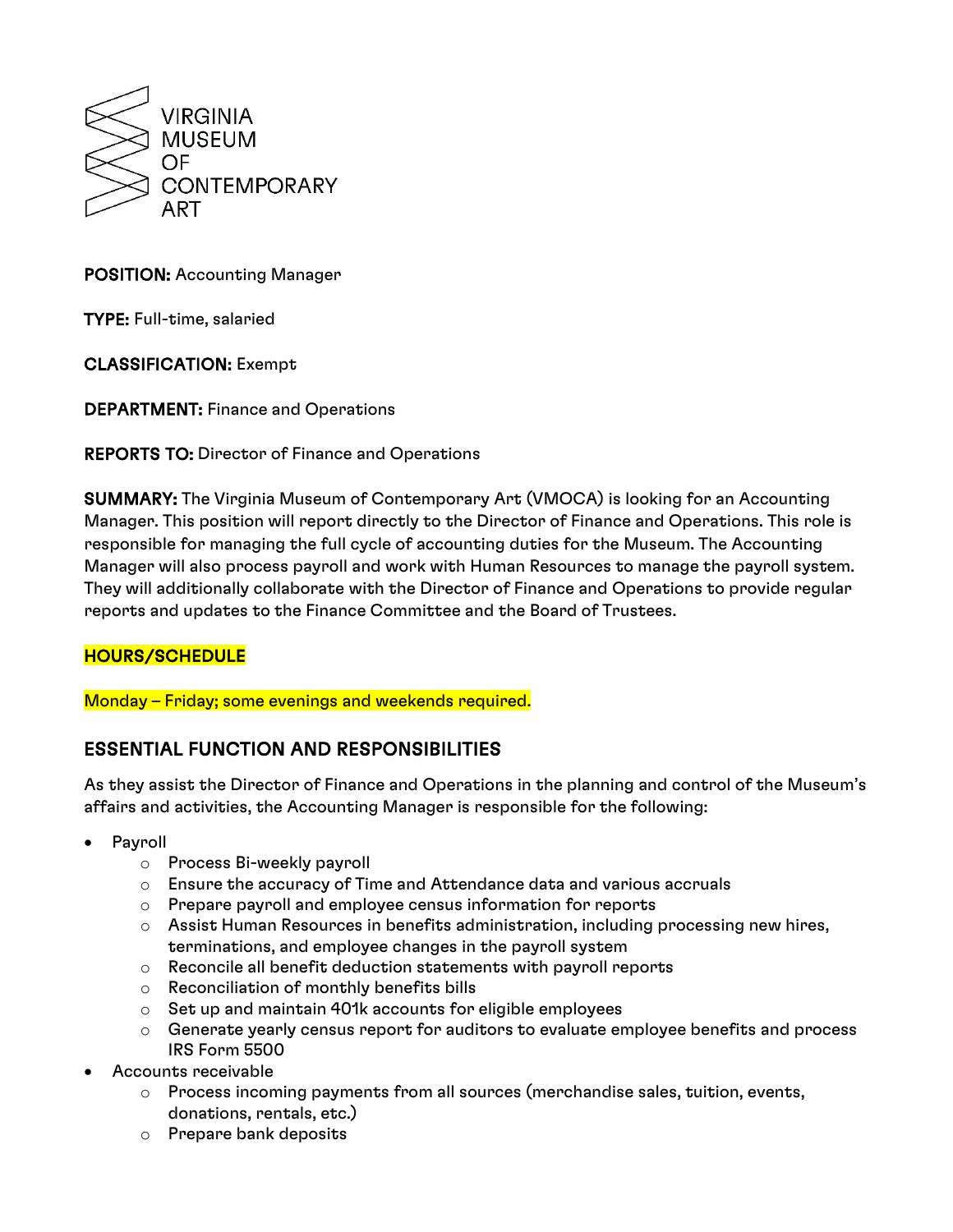- o Generate reports from accounting systems
- Accounts payable
	- o Process invoices and cut checks to vendors weekly, ensuring timely and accurate payment
	- o Handle vendor communications, resolve any billing disputes
	- $\circ$  Audit incoming invoices and other payment requests for appropriate budgetary coding and authorizations
	- $\circ$  Process credit card expenses weekly for monthly reconciliation of the credit card statement
	- o Prepare annual 1099's
- Monthly Reconciliations and Cash Management
	- $\circ$  Complete monthly bank reconciliations and monitor accounts to maintain cash flow
	- o Manage monthly, quarterly, and annual close processes
	- o Process End of Month journal entries
	- $\circ$  Assist VMOCA's external auditors in the preparation of the year-end audit, the Audited Financial report, and 990
	- o Prepare tax filings

# SKILLS AND ABILITIES

- Local candidate only
- Associate degree in Finance, Accounting, or related field (or equivalent experience)
- At least 3 years of experience as a full-charge bookkeeper
- Sound knowledge of accounting principles, standards, and regulations
- Accurate, detail-oriented, and able to work independently
- Strong time management and organizational skills to meet various deadlines and respond to changing priorities
- Ability and desire to clearly communicate financial concepts to individuals at all levels and positions throughout the organization
- Knowledge of QuickBooks Online strongly preferred
- Experience in payroll systems (such as Paylocity) preferred
- A solid foundation in Microsoft Excel strongly preferred
- Ability to work at least one day a week in person for staff meetings and special events as needed
- VMOCA requires all employees to be fully vaccinated against COVID (including booster)
- COVID-19 full vaccination required, including boosters when applicable

### COMPENSATION \$60,000 - \$65,000

- Perks and Benefits:
	- o Hybrid and Remote work options
	- o Health Insurance
	- o Dental Insurance
	- o Vision Insurance
	- o Life and Disability Insurance
	- o 401k Profit Sharing